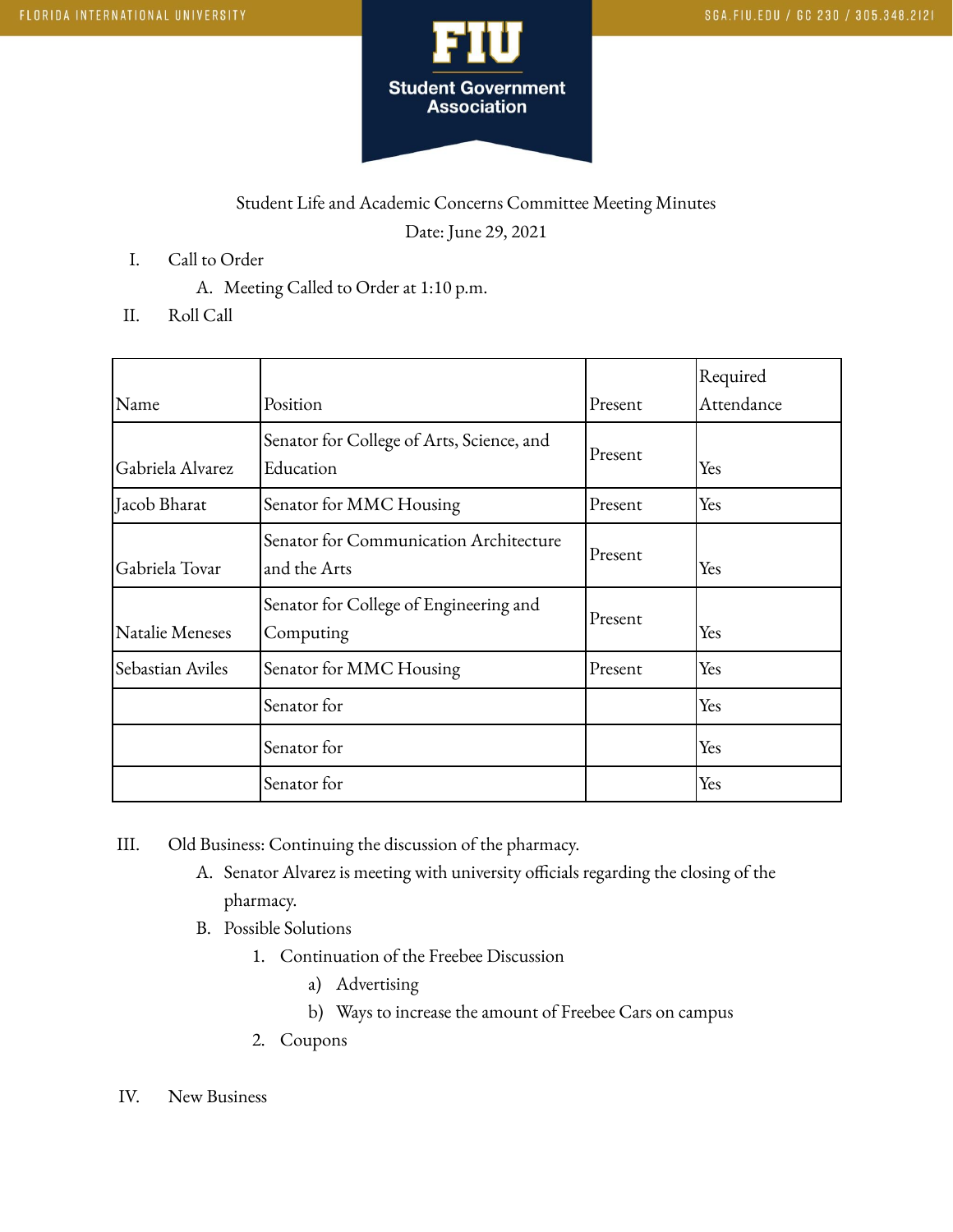- A. Bills to be Heard Before Committee:
	- 1. SR-02-0XX Ayuda Para el Pueblo Cubano Ya!
	- 2. SR-02-000 Condemnation of Anti Semitism
	- 3. SR-02-002 Recognition of Intramural Sports Participants

## B. SR-02-0XX Ayuda Para el Pueblo Cubano Ya!

- 1. Debate on the Bill
	- a) Senator Pastrana introduced and discussed the resolution.
- 2. Vote

| Name                | Position                                            | Present | Votes    |
|---------------------|-----------------------------------------------------|---------|----------|
| Gabriela<br>Alvarez | Senator for College of Arts, Science, and Education | Yes     | In Favor |
| Jacob<br>Bharat     | Senator for MMC Housing                             | Yes     | In Favor |
| Gabriela<br>Tovar   | Senator for Communication Architecture and the Arts | Yes     | In Favor |
| Natalie<br>Meneses  | Senator for College of Engineering and Computing    | Yes     | In Favor |
| Sebastian<br>Aviles | Senator for MMC Housing                             | Yes     | Abstain  |
|                     | Senator for                                         |         |          |
|                     | Senator for                                         |         |          |
|                     | Senator for                                         |         |          |

- 3. Vote Total
	- a) 4-0-1
	- b) The Resolution Passes.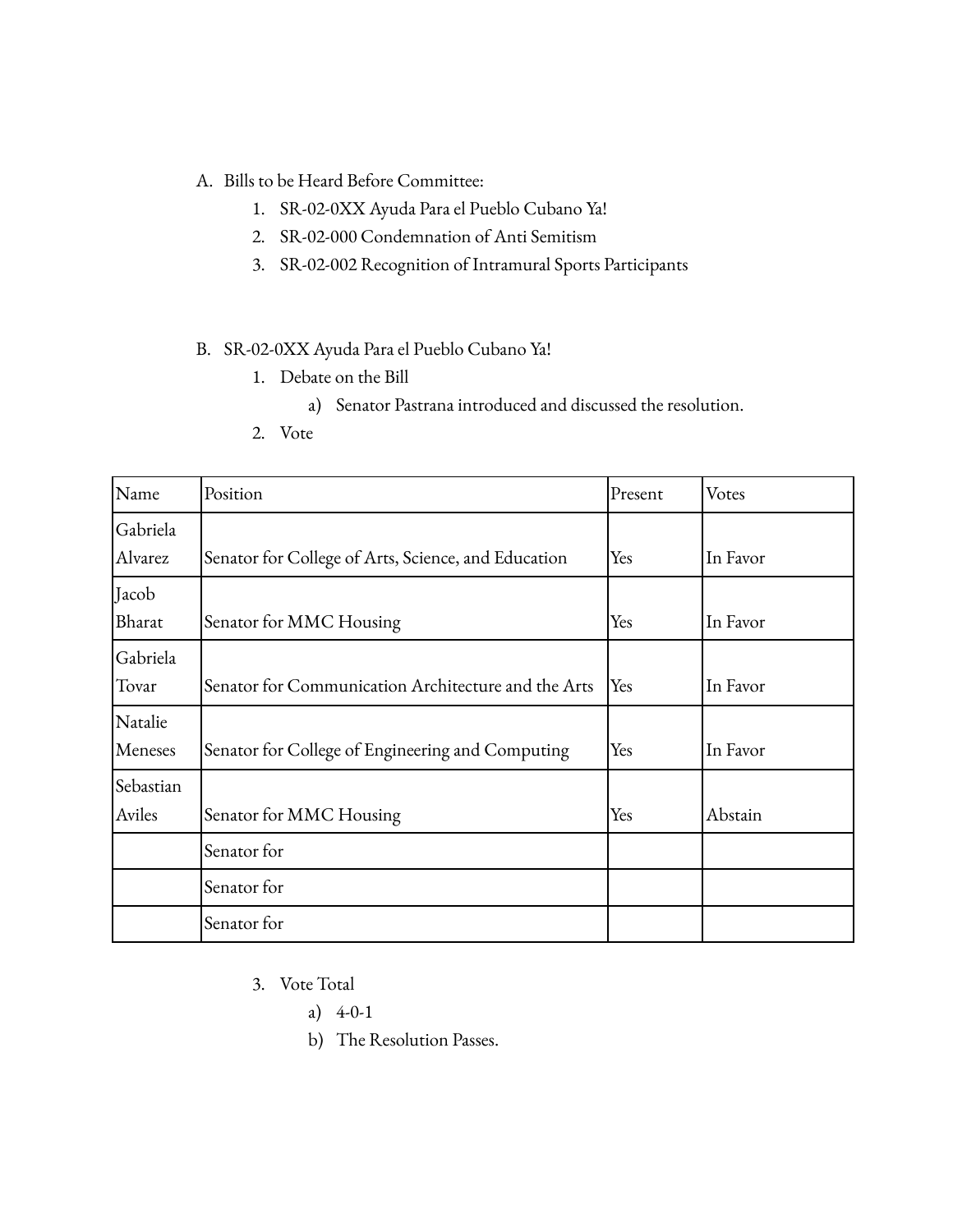## C. SR-02-000 Condemnation of Anti Semitism

- 1. Debate on the Bill
	- a) Senator Alvarez introduced and discussed the resolution.
- 2. Vote

| Name                | Position                                            | Present | Votes    |
|---------------------|-----------------------------------------------------|---------|----------|
| Gabriela<br>Alvarez | Senator for College of Arts, Science, and Education | Yes     | In Favor |
| Jacob<br>Bharat     | Senator for MMC Housing                             | Yes     | In Favor |
| Gabriela<br>Tovar   | Senator for Communication Architecture and the Arts | Yes     | In Favor |
| Natalie<br>Meneses  | Senator for College of Engineering and Computing    | Yes     | In Favor |
| Sebastian<br>Aviles | Senator for MMC Housing                             | Yes     | In Favor |
|                     | Senator for                                         |         |          |
|                     | Senator for                                         |         |          |
|                     | Senator for                                         |         |          |

- 3. Vote Total
	- a) 5-0-0
	- b) The Resolution Passes.
- D. SR-02-002 Recognition of Intramural Sports Participants
	- 1. Debate on the Bill
		- a) Senator Alvarez introduced and discussed the resolution.
	- 2. Vote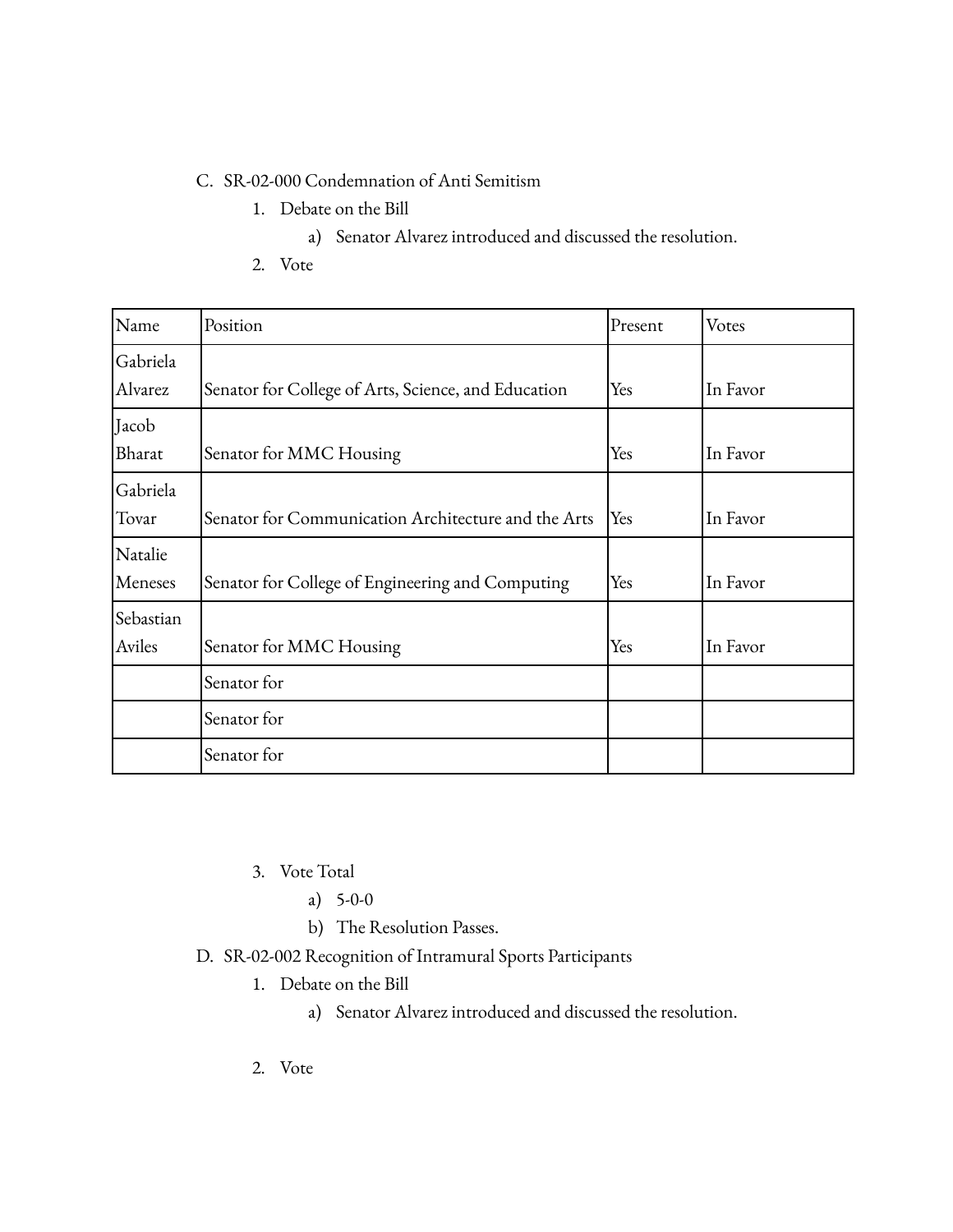| Name                | Position                                            | Present | Votes    |
|---------------------|-----------------------------------------------------|---------|----------|
| Gabriela<br>Alvarez | Senator for College of Arts, Science, and Education | Yes     | In Favor |
| Jacob<br>Bharat     | Senator for MMC Housing                             | Yes     | In Favor |
| Gabriela<br>Tovar   | Senator for Communication Architecture and the Arts | Yes     | In Favor |
| Natalie<br>Meneses  | Senator for College of Engineering and Computing    | Yes     | In Favor |
| Sebastian<br>Aviles | Senator for MMC Housing                             | Yes     | In Favor |
|                     | Senator for                                         |         |          |
|                     | Senator for                                         |         |          |
|                     | Senator for                                         |         |          |

- 3. Vote Total
	- a) 5-0-0
	- b) The Resolution Passes.
- E. Senate Leadership Reports
- F. Senate President
	- 1. Possibility for a food festival from different student organizations after a week of welcome.
		- a) If Students are cooking, there might be liability involved. Further research is required.
		- b) Possibility of food trucks and restaurants to come out for exposure.
		- c) It's like a club fair, but with food that represents that organization.
- G. Senate President Pro-Tempore